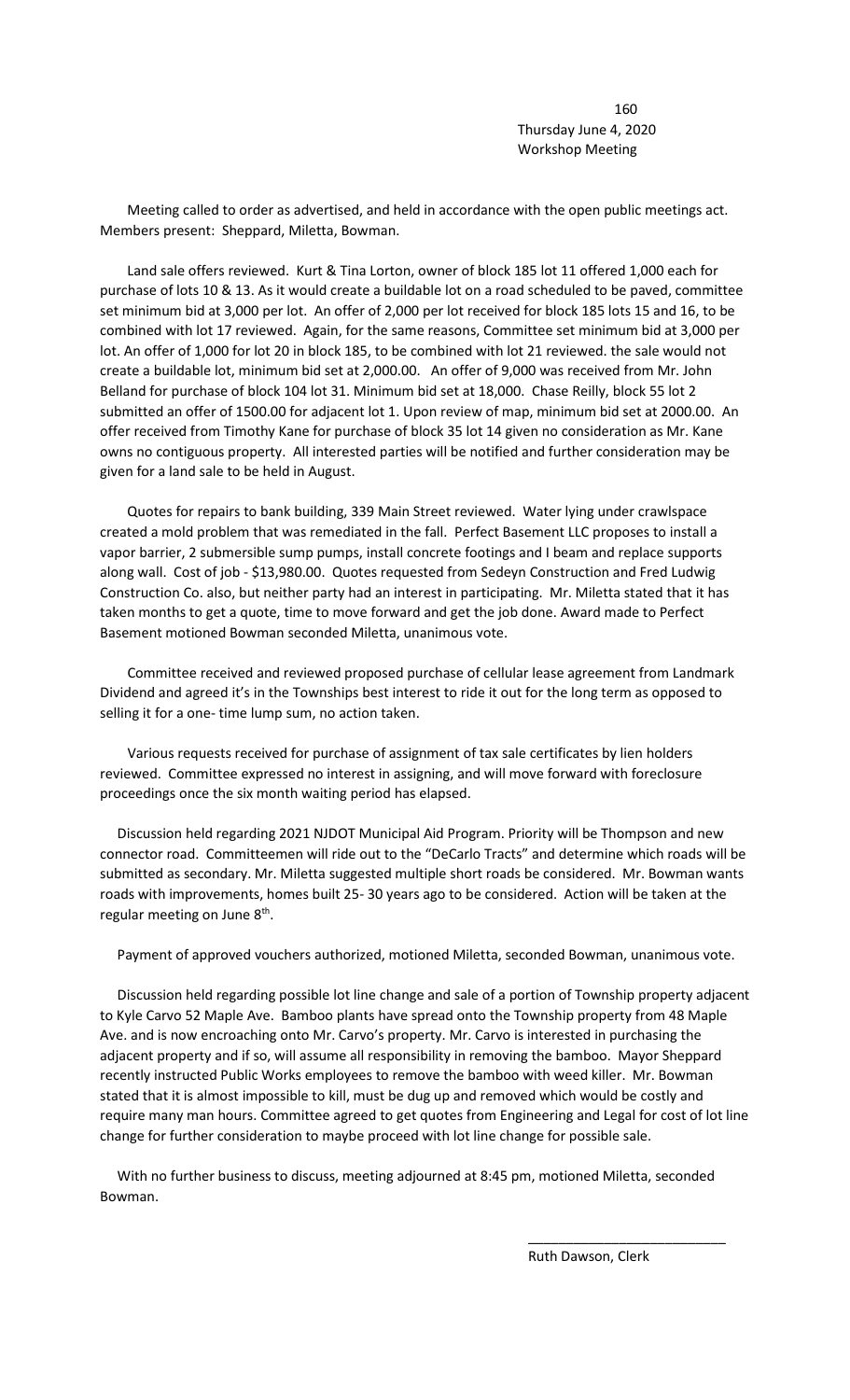## 161 June 8, 2020 Regular Meeting

 Regular monthly meeting of the Lawrence Township Committee called to order at 7:30 PM as advertised and held in accordance with the Open Public Meetings Act. Members present: Sheppard, Miletta, Bowman. Following the pledge of allegiance, Mayor Sheppard opened the floor for public comment.

 Chelsie Aron 466 Main Street appeared before the committee to express concerns with animal control incident that occurred earlier in the day. The incident actually began the evening before, at approximately 9pm on June 7<sup>th</sup> Mrs. Aron and her husband came across a white pit bull in the center of Cedarville Road. The dog had a raw open neck wound, possibly from a embedded collar. The Aron's could not get within 10 feet of the dog and could not steer it away from the roadway. Afraid for the dogs safety they contacted the State Police who responded about an hour later. The Police could not get close to the dog either and advised that if they could not catch it they would attempt to steer it into the woods. The Aron's left but Mrs. Aron returned about half an hour later with food and water which she left for the dog – the Police were gone. Mrs. Aron returned to the scene about 8am and did not see the dog. She returned again at 9am and the dog was in the road and Ronald Sutton ACO was present. Mrs. Aron stated that Ron advised her that he called the state police for backup and if they could not catch it, they would most likely have to shoot the dog to prevent a car accident. When the police arrived, the trooper advised that they would try to catch the dog. Mrs. Aron left, went home and made contact with a private trapper and a few people who volunteered to assist. She called Ron to see if he would back off so they could attempt to trap the dog. Ron advised that the dog had lunged at the Trooper who then fired two shots at the dog, and they were uncertain if the dog was hit as it ran into the woods. She stated that Ron was in the woods for an hour. Mrs. Aron was distraught at the chain of events and the way it was handled by both Ron Sutton, ACO and the State Police. Paula Heulings who accompanied Mrs. Aron stated that everyone failed the dog. Mrs. Aron stated that the dog was never aggressive and questioned if the trooper had a body cam. She also stated that if Ron Sutton had given more effort to trap the dog, the shooting could have been avoided. It was uncertain at this time if the dog had been found, if it was alive or dead. Mayor Sheppard stated that incident reports will be obtained from both Ronald Sutton ACO and the State Police. Mrs. Aron thanked the committee for listening and requested that they look into the incident. Committee members thanked Mrs. Aron for her time. With no further public comments or concerns before them, floor closed for public comment motioned Miletta, seconded Bowman.

Minutes of the May  $7<sup>th</sup>$  and  $11<sup>th</sup>$  meetings approved, motioned Bowman, seconded Miletta, unanimous vote. Reports for the month of May accepted, motioned Miletta, seconded Bowman, unanimous vote.

 Resolution 2020-41, Authorizing 2019 Tax overpayment be applied to 2020 approved, motioned Bowman, seconded Miletta, unanimous vote.

 Engineer Stephen Nardelli authorized to prepare and submit NJDOT Municipal Aid application as follows: Priority- Thompson and new connector road, secondary- combination of Polk, Miletta, Harris, Ruby, June and Lee, motioned Bowman, seconded Miletta, unanimous vote.

 Correspondence received from DEP regarding management goals for the Buckshutem Wildlife Management Area reviewed. Committee agreed it was a DEP project had had no input, no action taken.

 Quotes for Grinding and removal of brush and debris at Convenience Center reviewed: South Jersey Agricultural Products- \$15,000 Arbrisco Enterprises-\$90,000 Job awarded to South Jersey Agricultural Products motioned Miletta, seconded Bowman, unanimous vote.

 Counter offer for proposed land sale, block 185 lots 10 and 13 reviewed. Adjacent property owner, Kurt Lorton previously offered 1,000 each lot. Committee set minimum at 3,000. The Lorton's advised that there is a utility easement that runs through the middle of their lot 11 which they believe would not be buildable even if combined with lots 10 and 13. Following discussion it was determined that